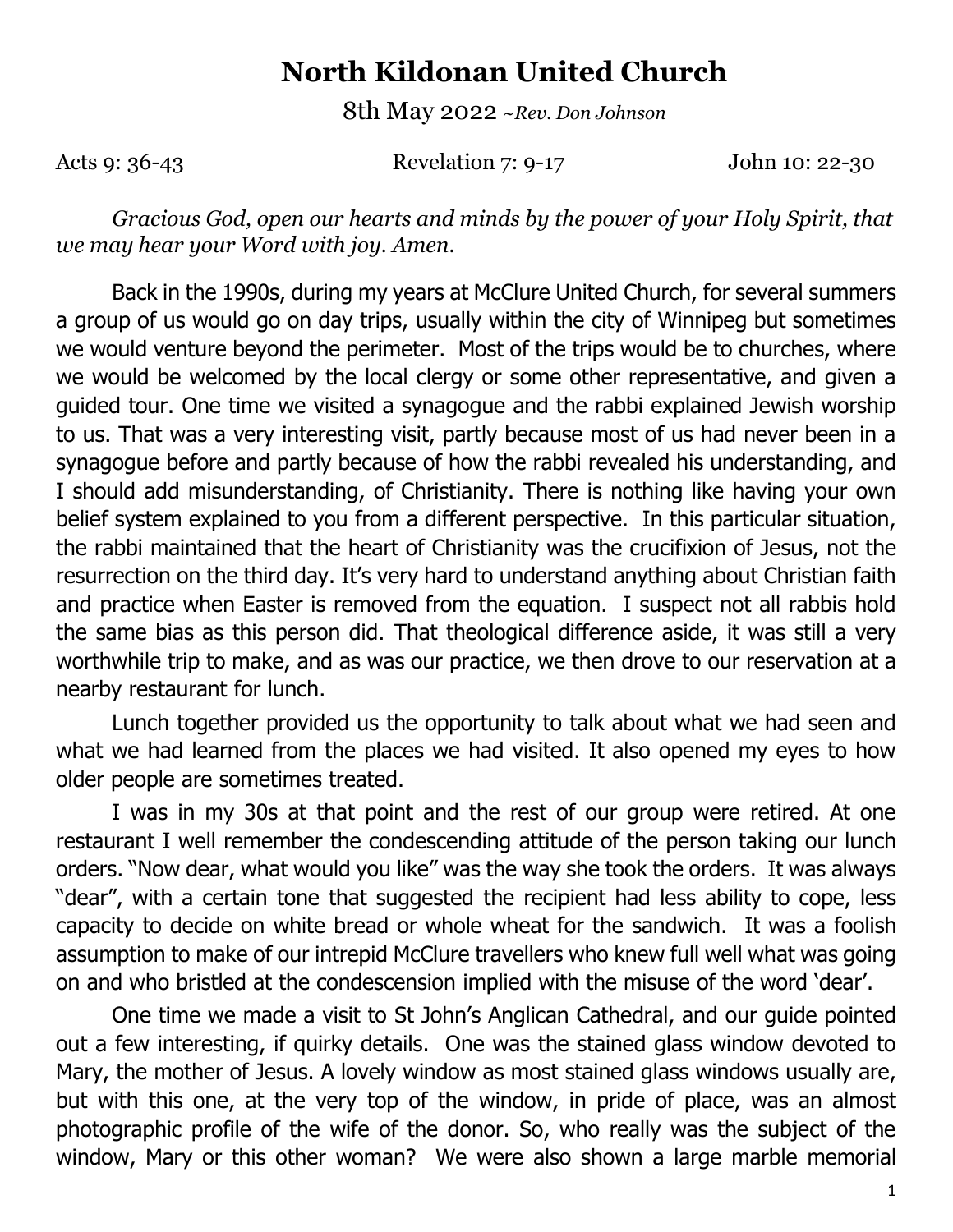plaque, which was later discovered to have a spelling mistake. The reference was to a canon, spelled c-a-n-o-n, which is the title of a certain office some clergy hold in the Anglican hierarchy. However, the more common cannon spelling c-a-n-n-o-n had been used, which might suggest the person memorialized had been a big gun in the cathedral. The engraver had to polish out, or is it dig out, the extra n and correct the entire word. You can see the indentation made to this day.

One church we visited had magnificent artwork over the main doors, a huge icon done in tiny coloured tiles. In describing this piece, the priest made an interesting comment. He spoke of the history of the icon, saying that it was the gift of a brother and sister – a  $$10,000$  gift in 1990s money. But he added that there had been a fair amount of controversy before the piece was created and installed, and at times there was a chance that the project would not be completed. Finally, all the hurdles were overcome, everyone was in agreement and the work installed, to the great joy of the congregation. But the interesting comment he made was this, as I remember it. "The controversy beforehand was like a mother in the midst of labour pains, but once delivery happens and the baby is born, all that pain is put behind her. So too, once our icon was in place, we put all the pain leading up to it behind us, and focussed on the joy of the gift we had received and the delight of the artistry."

His comment has always stayed with me. There was something both profound and honest about his observation. Any family, any group, any church or religious institution, is made up of people, people who have their own viewpoints and perspectives, their own needs, their own gifts and skills, their own pain and their own joy. People who usually get along together, but not always.

Today we give thanks for the great gift which is family life, and in particular we give thanks for our mothers. The pandemic of the past two years has shown to so many of us both the great blessing which is the extended family, as well as the pain we have experienced by our, at times, forced separation from our family. Finally, as the restrictions ease and the danger passes away, we can carefully return to those days of hugs and kisses and joy when the generations gather again as family.

On this day, I want to share with you this prayer by Angela Ashwin.

*"Thank you, God, that you are tender as a mother, and well as strong as a father. You give us life, and care for us like a mother who will not forsake her children. We pray for our mothers today, putting them into your hands for time and for eternity; and we ask your blessing on all our relationships in the families of our homes, our churches, and our communities. Amen."*

We know it is naïve to suggest that family life is perfect and pain free-as an old Chinese proverb puts it: "Nobody's family can hang out the sign 'Nothing the matter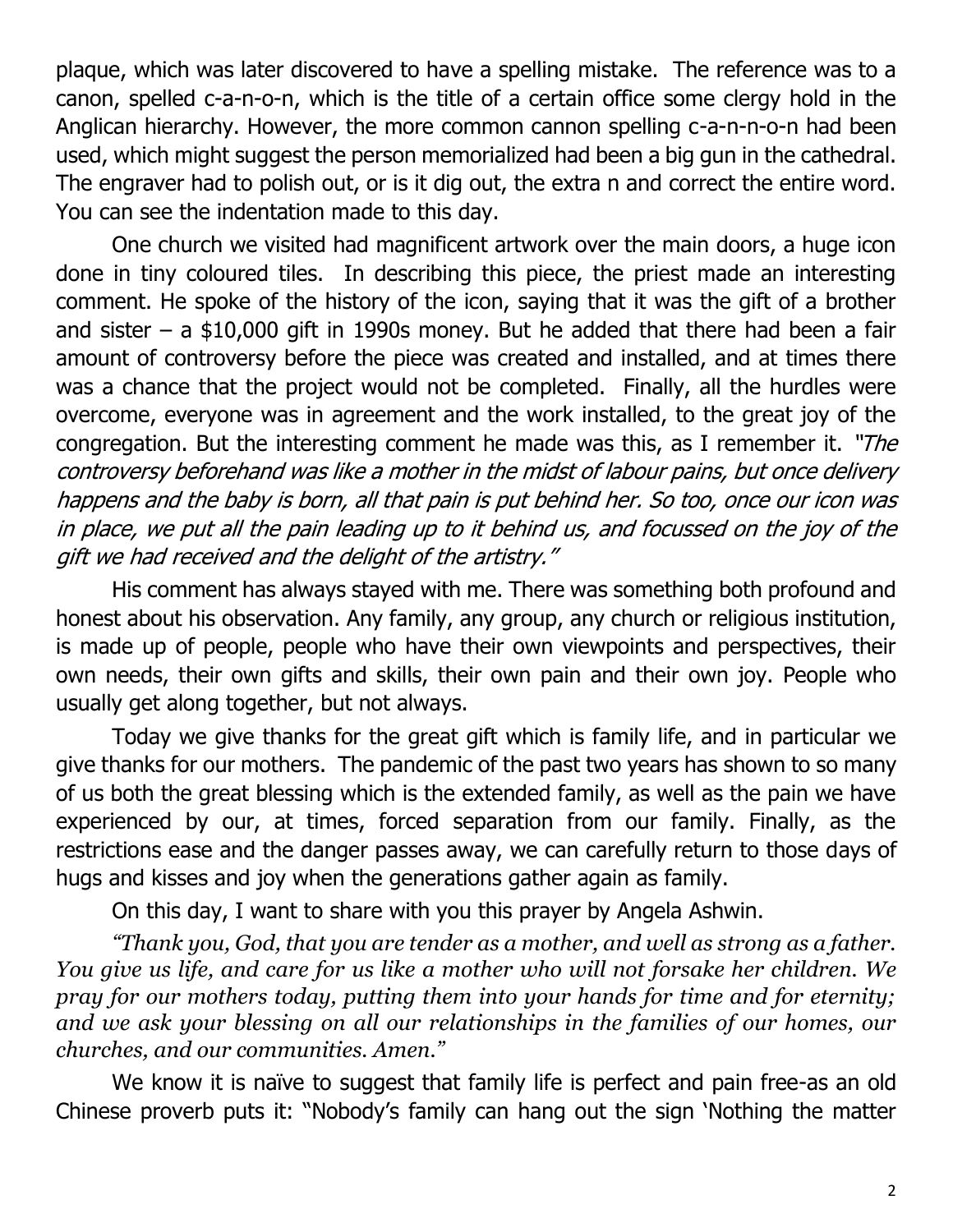here."" But that doesn't take away the sense of belonging that we have in our families; however those families are created or constituted.

Family does indeed come in many forms. We live in families and we belong to families. But we also belong to larger families. As Christian people we find our place within the family of God, united by faith in God, taught by the word of God, encouraged to love and serve others by the Spirit of God.

It is as Christian people, as citizens of the world as well as of Canada, that we reach out in love to support our sisters and brothers in Ukraine during their time of extreme need. As members of the United Church we are encouraged to offer our financial help to Ukraine through the United Church Emergency Response Fund. The United Church is working in partnership with ACT Alliance and the Canadian Foodgrains Bank to respond to this crisis. One hundred percent of your donation goes directly to emergency relief, with 85% allocated to Ukraine emergency relief and 15% used for responding to future emergencies that do not receive intense media coverage. The donations we make to the Mission and Service fund enables the United Church to cover all the costs of emergency response work without deducting any fees from your donation. Good to know.

Early in March, the Moderator, the Right Reverend Dr. Richard Bott, issued this letter regarding the invasion of Ukraine. He writes, in part:

"The United Church of Canada condemns the invasion of Ukraine by President Putin of Russia. This act of aggression contravenes the Charter of the United Nations (UN) and represents a serious violation of international law. We call on all parties to immediately cease hostilities and to undertake action to restore peace, including through the negotiations underway in Belarus.

The United Church of Canada joins UN Secretary General Antonio Guterres in his call for the protection of the lives and human rights of residents of Ukraine. In addition to an immediate cessation to hostilities there is an urgent need for humanitarian assistance to be distributed to all those who have been impacted by the ongoing violence and to allow continuous unimpeded access. Food, shelter, health care, and comfort must be provided in adherence to the principles of humanity, neutrality, impartiality, and independence. We call on governments to keep borders open and provide safe refuge for everyone escaping the conflict and to create safe pathways for all regardless of race, gender, sexual orientation, nationality, religion, or creed.

As Moderator, I am grateful to communities of faith holding in prayer the people of Ukraine and all people peacefully protesting violations of international law and human rights in the region. I join you in asking God to help us to be peace-bearers as individuals, as communities, and as nation-states. In our commitment to justice and peace, let us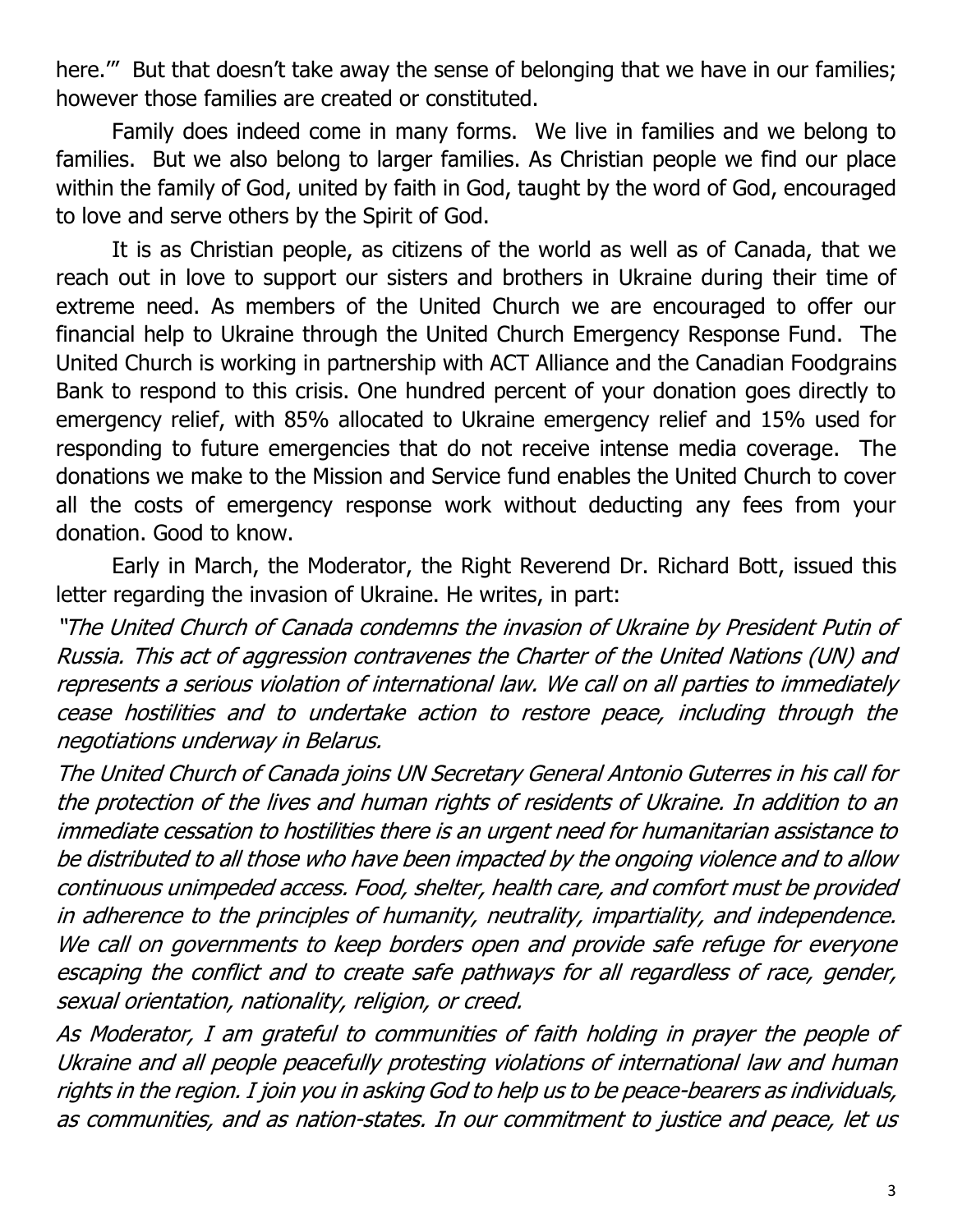call on government leadership to help bring this to an end so no more lives are lost or communities harmed.

We join with all who witness and work for peace and justice around the world, even in the face of violent conflict.

I invite you also to explore whether there is a Ukrainian Catholic church, Ukrainian Orthodox church, or Ukrainian community centre close to you to whom you might write a letter of concern and solidarity or extend solidarity to people of Ukrainian descent in your community. (we sent 16 letters out)

The United Church of Canada is receiving funds that will be directed to humanitarian assistance in Ukraine through its ecumenical partner, ACT Alliance, which is responding to the rapidly deteriorating humanitarian situation. ACT members are scaling up their presence inside Ukraine and in neighbouring countries to aid those impacted by the current armed hostilities.

May peace reign in Ukraine and for all peoples facing renewed violent conflict.

Christ's peace,

The Right Rev. Dr. Richard Bott **Moderator** 

Let us end with this prayer written by the Moderator.

*God of all Creation, God of the heights and the depths, and everything in-between, God of this blue-green bauble, spinning in space, a place of such wonderous creatures, and abundant life... we are praying for a miracle, one of the smallest of changes, one that would have immense consequence. As people around the world seek the end of the war that Russia has perpetrated on Ukraine, seek to end the death, seek to make a peace, what I am praying for is a change of mind, a change of heart, a change of worldview, in the Russian leadership, who brought this into being.*